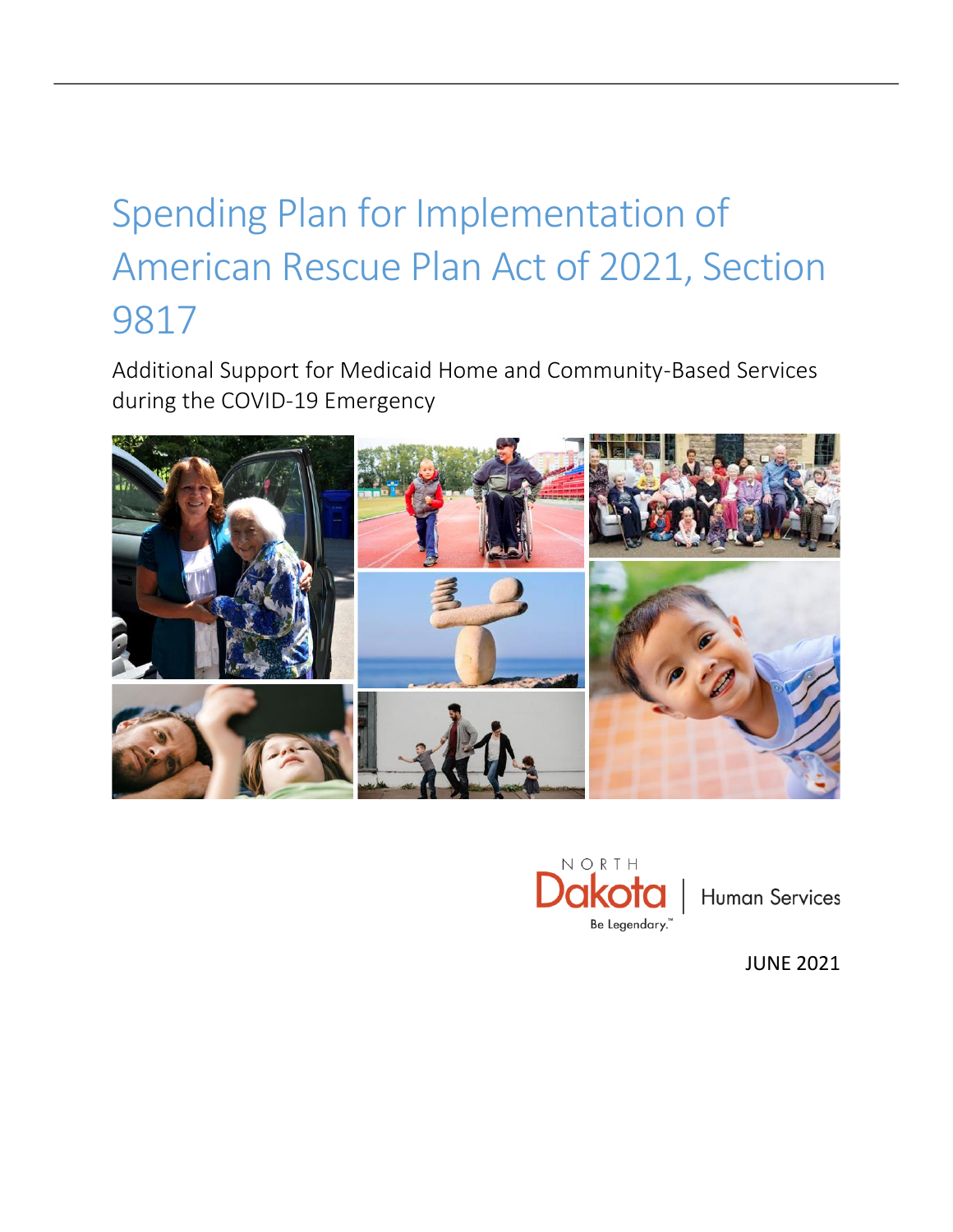# **Contents**

| II. Supporting Transitions from Life Skills Transition Center (Est Budget \$4,750,000) 7             |
|------------------------------------------------------------------------------------------------------|
| LSTC Transition and Diversion - Expand availability and utilization of Family Care Option 7          |
| LSTC Transition and Diversion - Community behavioral supports for small scale residential settings 8 |
|                                                                                                      |
|                                                                                                      |
|                                                                                                      |
|                                                                                                      |
|                                                                                                      |
|                                                                                                      |
|                                                                                                      |
|                                                                                                      |
|                                                                                                      |
|                                                                                                      |
|                                                                                                      |
|                                                                                                      |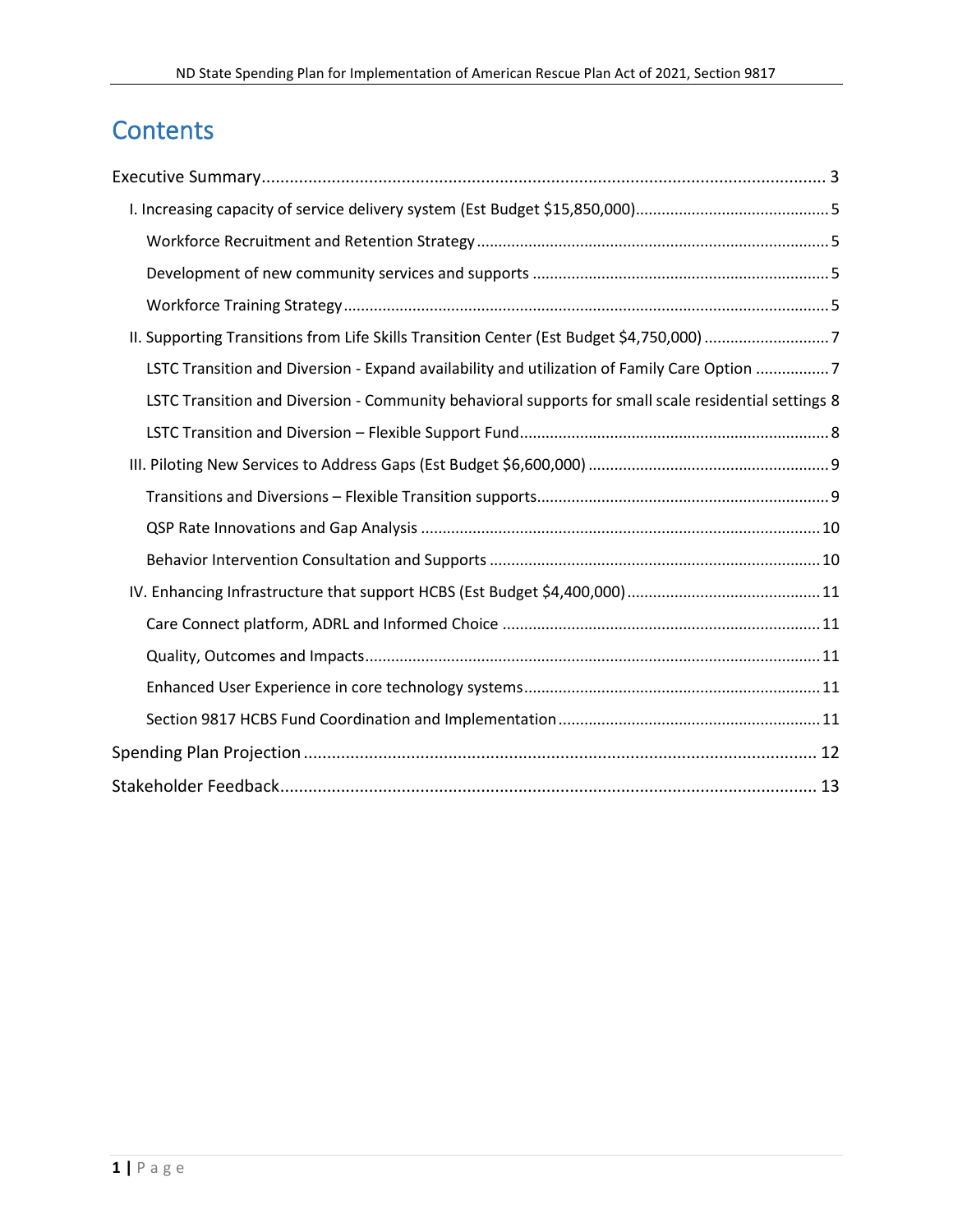#### **Letter from the North Dakota State Medicaid Director**



June 11, 2021

Jackie Glaze CMS Acting Director, Medicaid and CHIP Operations Group Center for Medicaid and CHIP Services 61 Forsythe St SW Suite 4T20 Atlanta, GA 30303-8909

Carbon Copy Sent to: [Jackie.Glaze@cms.hhs.gov;](mailto:Jackie.Glaze@cms.hhs.gov) [HCBSincreasedFMAP@cms.hhs.gov](mailto:HCBSincreasedFMAP@cms.hhs.gov)

#### Dear Ms. Glaze,

North Dakota appreciates the opportunity to submit the following spending plan for the HCBS funds as described in Section 9817 of the American Rescue Plan Act. As the designated point of contact and State Medicaid Director I attest that North Dakota will submit a quarterly spending plan and narrative submissions and assure the following:

- The state is using the federal funds attributable to the increased FMAP to supplement and not supplant existing state funds expended for Medicaid HCBS in effect as of April 1, 2021;
- The state is using the state funds equivalent to the amount of federal funds attributable to the increased FMAP to implement or supplement the implementation of one or more activities to enhance, expand, or strengthen HCBS under the Medicaid program;
- The state is not imposing stricter eligibility standards, methodologies, or procedures for HCBS programs and services than were in place on April 1, 2021;
- The state is preserving covered HCBS, including the services themselves and the amount, duration, and scope of those services, in effect as of April 1, 2021; and
- The state is maintaining HCBS provider payments at a rate no less than those in place as of April 1, 2021. Note that in the 2021 legislature session, the legislature approved a rate adjustment. This rate adjustment is consistent with past efforts, also approved by CMS, to maintain the Developmental Disabilities provider rates to be budget neutral. We have reached out to CMS staff to discuss the maintenance of effort for these funds and the rate adjustment state law that was enacted.

Sincerely,

Capice Knopp

Caprice Knapp, PhD Medicaid Director

Cc: Executive Director Chris Jones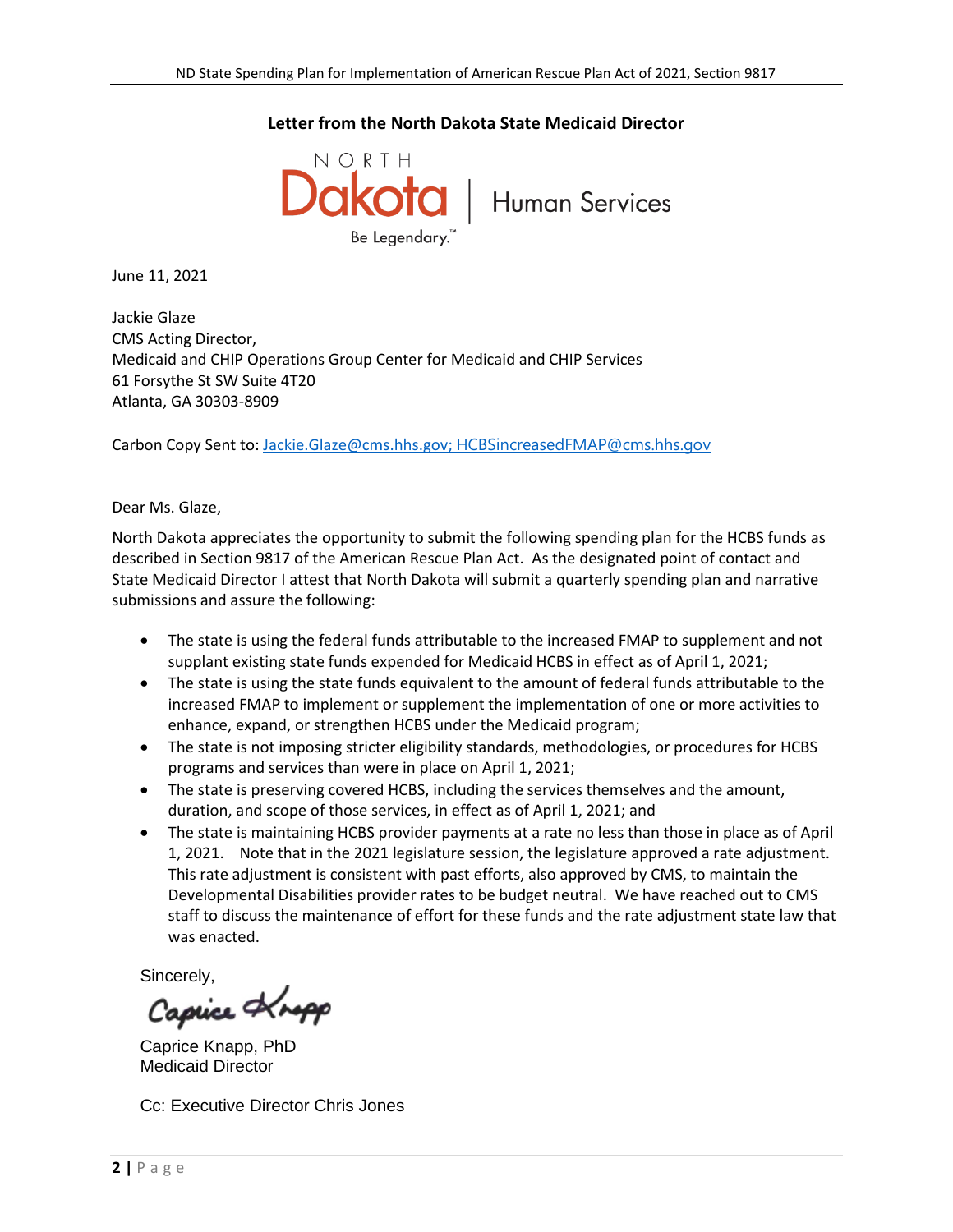### <span id="page-3-0"></span>Executive Summary

States are in a unique position to accelerate the expansion of home and community-based services (HCBS) by making investments that increase access and support both transitions and diversions from institutional settings. The array of HCBS strategies and approaches described in this spending plan will serve older adults, children and adults with physical disabilities, and children and adults with intellectual or developmental disabilities, to include autism spectrum disorder and brain injury.

This narrative describes a series of initiatives that will help catalyze forward movement for the HCBS sector in North Dakota. The state's HCBS Fund Spending Plan outlines strategies that:

- Improve access to HCBS, through investments in provider start-up and expansions, workforce retention and recruitment, and a modernized approach to training.
- Support an accelerated rate of transition and diversion from the state institution for people with intellectual and developmental disabilities.
- Allow for the exploration of new services that will address gaps in the current state infrastructure.
- Enhance elements of the state infrastructure that serves and supports HCBS in North Dakota.

In each of these initiatives, the state will commit to evaluating the efficacy of the investment to inform future system planning. The plan outlined in this document endeavors to support improvements that will make the HCBS system in North Dakota more financially sustainable, more readily accessible in both under-served and high need geographies and committed to continuous quality improvement.

The North Dakota Plan highlights four key areas of work and is based on an estimated budget of \$31,600,000 which represents approximately 10% of the HCBS total funding.

- \$15,850,000 Increasing capacity of service delivery system
- \$4,750,000 Supporting transitions from Life Skills Transition Ctr
- \$ 6,600,000 Piloting new services to address gaps
- \$ 4,400,000 Enhancing core systems that support HCBS

\$31,600,000 – Total estimated budget

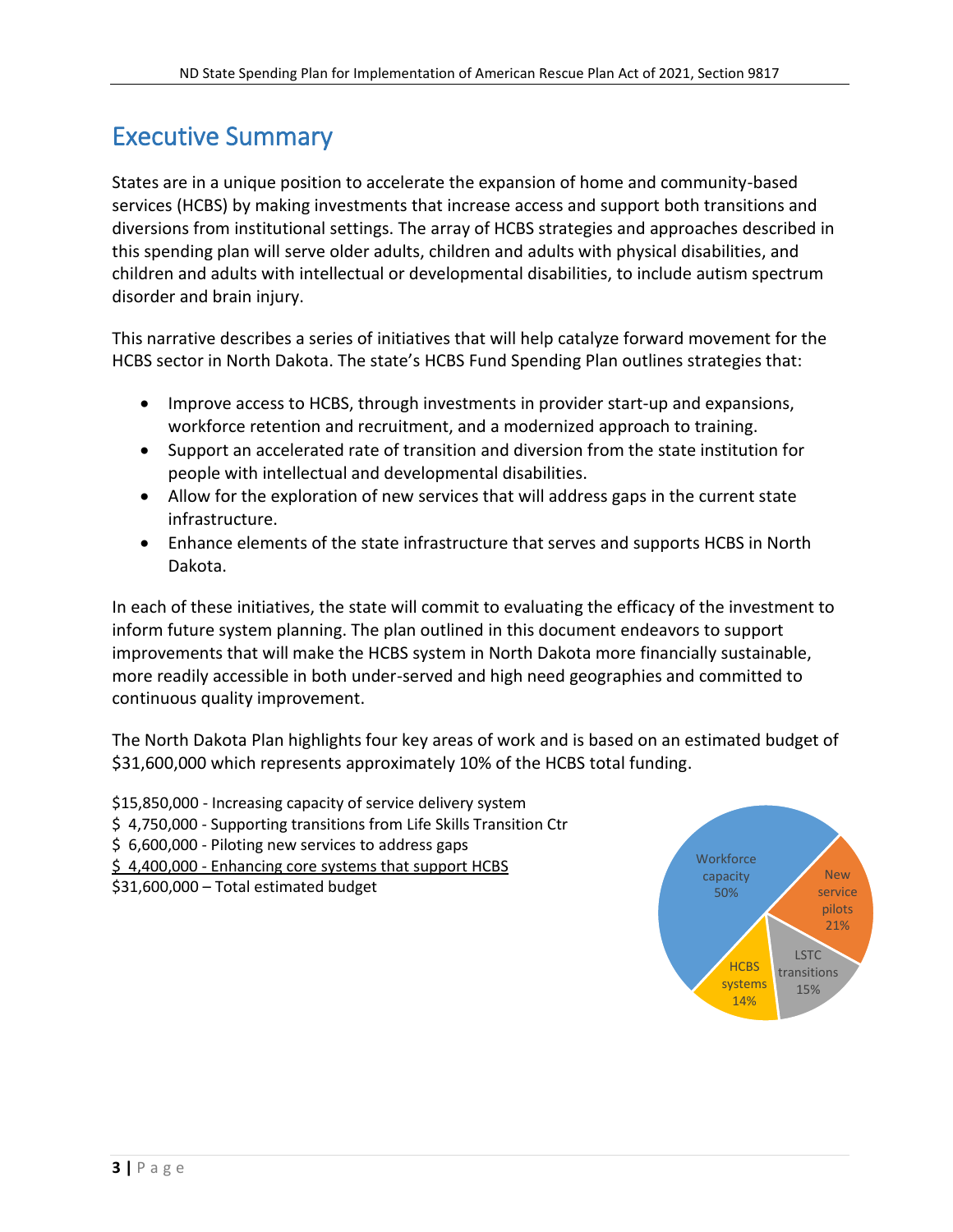I. About 50% of funds will be allocated to Increase the capacity of the Service Delivery system (\$15,850,000)

- Workforce Recruitment and Retention Strategy
- Development of new community services and supports
- Workforce training strategy

II. About 15% of funds will be allocated to supporting transitions from the Life Skills Transition Center (\$4,750,000)

- LSTC Transition and Diversion Expand availability and utilization of Family Care Option
- LSTC Transition and Diversion Community behavioral supports for small scale residential settings
- LSTC Transition and Diversion Flexible Support Fund

III. About 21% of funds will be allocated to piloting new services to address gaps (\$6,600,000)

- Transitions and Diversions flexible transition supports
- QSP rate innovations and gap analysis
- Behavior intervention consultation and supports

IV. About 14% of funds will be allocated to enhancing core systems that support HCBS (\$4,400,000)

- Care Connect platform, ADRL system and Informed Choice
- Quality, Outcomes and Impacts
- Enhanced user experience in core technology systems
- HCBS fund coordination and implementation

Below are examples of strategies that the state will possibly fund in each category. Final decisions on funded projects will be made after accounting for input from stakeholders, procurement requirements, and staff capacity. For as many strategies as possible the state will make efforts to collect and analyze data to demonstrate effectiveness. Evaluation of efforts will provide decision makers more information at the end of the funding period that will lead to potential for long term sustainability.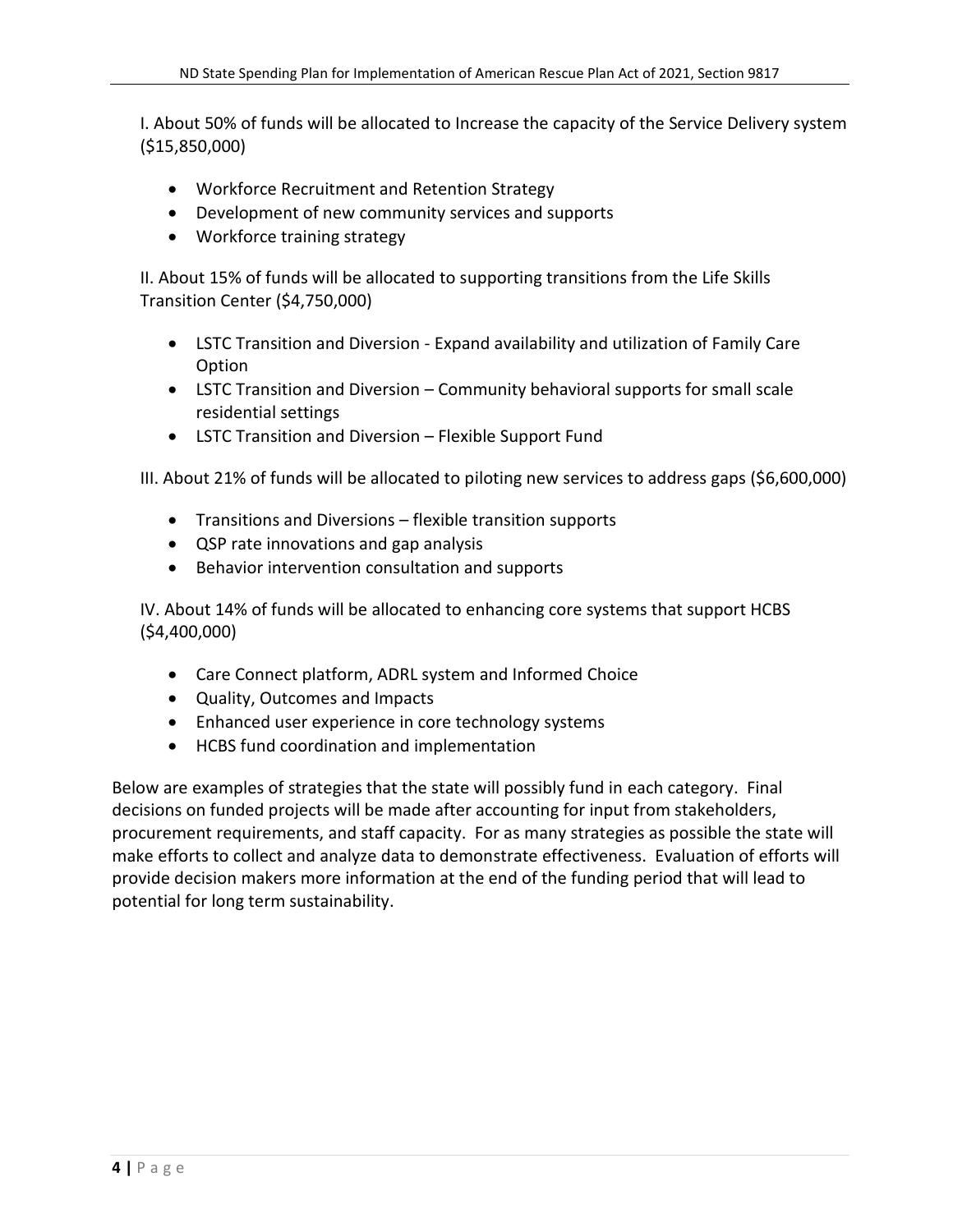### <span id="page-5-0"></span>I. Increasing capacity of service delivery system (Est Budget \$15,850,000)

Workforce availability and its impact on access to services are one of the most common refrains across human serving sectors. Recruiting and retaining well trained direct care staff to serve consumer needs 24 hours per day, 7 days per week in geographies large and small, is a real challenge. The State is proposing a series of strategy pilots to help address this high priority issue, with the intention of increasing access to quality home and community-based services that are well-suited to meeting the complex care needs of individuals, wherever they may choose to live.

### <span id="page-5-1"></span>Workforce Recruitment and Retention Strategy

Develop a *pilot program* that supports both the recruitment and retention of direct care workforce in the HCBS industry. Engage workforce partners to identify financial incentives that would be meaningful to members of the workforce and impactful in terms of overall workforce availability. Consider targeted incentives for specified service types (ex. respite), enhanced training / endorsements, duration of service, and complexity of care.

Estimated budget: \$7,850,000

### <span id="page-5-2"></span>Development of new community services and supports

Offer a series of tiered *start-up grants, incentives and supports* to providers who increase their capacity to provide HCBS. Consider incentives for skilled nursing facilities or health systems who open a HCBS service line, for new providers of high priority services (ex. respite, family care option, round-the-clock services, personal care, and nursing), for existing providers who expand into new service geographies, and providers who develop capacity for complex care cases. Awards will incentivize both establishment of new service lines as well as enhancement of established delivery of service.

Estimated budget: \$6,000,000

### <span id="page-5-3"></span>Workforce Training Strategy

Contract with a *consultant* to overhaul the training system that is currently in place to serve both qualified service providers (QSP) and direct service providers (DSPs) in HCBS service lines. QSPs are North Dakota's name for individuals and agencies that provide personal care services and other home care services.

Ensure that the training platform is culturally responsive and infuses person-centered practices, is available in multiple languages, and is delivered in using modern approaches to effective adult learning. Revise the training catalog available to direct care workforce and establish career pathways and progressive endorsements and certifications that allow for additional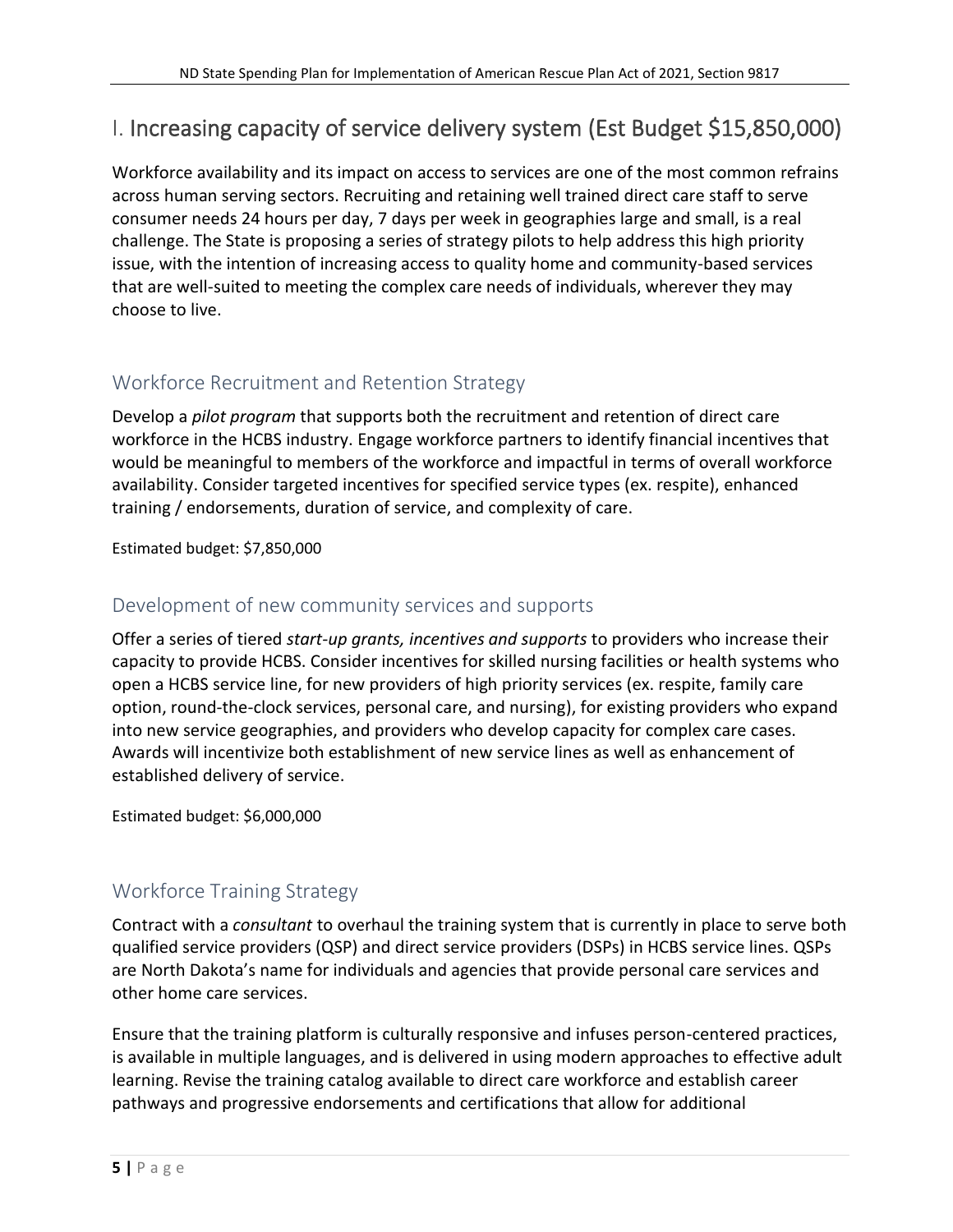specialization within the industry, including behavioral health, crisis intervention and deescalation competencies.

Deliver training broadly to people engaged in the work of HCBS in North Dakota.

Estimated budget: \$2,000,000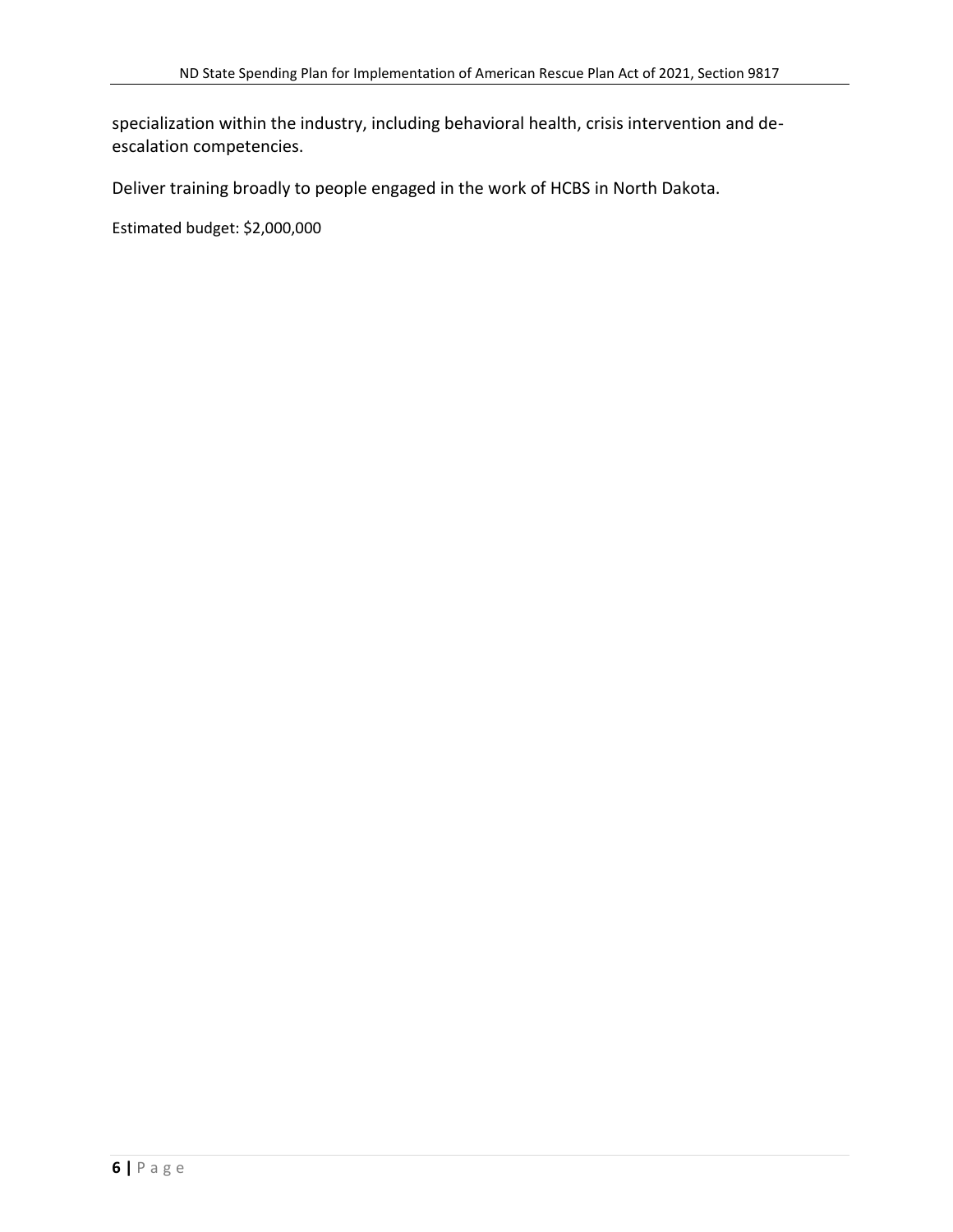### <span id="page-7-0"></span>II. Supporting Transitions from Life Skills Transition Center (Est Budget \$4,750,000)

North Dakota has developed a system of care for children and adults with intellectual and developmental disabilities (IDD) that includes a broad continuum of services, from a robust investment in early intervention to highly specialized institutional care for individuals with intense, complex needs.

Trends in North Dakota largely mirror that of other states in terms of overall growth in the IDD population who are receiving long term services and supports, and the continued shift from institutional to non-institutional settings. However, as of 2017 ND still registered one of the highest rates of placement in institutional settings of any state. $1$ 

North Dakota has adopted a goal of expanding the continuum of services to either prevent placement in institutions or more rapidly transition behaviorally and medically complex children and adults from institutional to non-institutional settings. In this funding opportunity the state will focus on the role of the Life Skills Transition Center (LSTC) in the state's IDD system to prevent admission and increase discharge. LSTC is a state administered institution for the IDD population.

Over the next two years, the state together with providers, will work to reduce non-crisis placements at LSTC while at the same time increasing the community supports that help people to remain in their homes when they are experiencing crisis.

This was identified as a priority in the 2021 North Dakota legislative session.

### <span id="page-7-1"></span>LSTC Transition and Diversion - Expand availability and utilization of Family Care Option

To accomplish the transition and diversion goals established for LSTC, the system needs to increase access to safe, well-supported places for both children and adults with ID/DD, when their current home cannot meet their needs. Currently, there are limited options available to families in this situation.

State will establish a work group to increase the availability of the Family Care Option setting for people with IDD. The work group will also 1) review state law and administrative code, 2) develop guidance to facilitate team / service planning in family care option settings and 3)

<sup>1</sup> Residential Information Systems Project. *In-Home and Residential Long-Term Supports and Services for Persons with Intellectual or Developmental Disabilities: Status and Trends 2017, Table 2.10 -* "People Living in an ICF/IID per 100,000 of the population by age and state on June 30, 2017". University of Minnesota Institute on Community Integration. Published June 2020.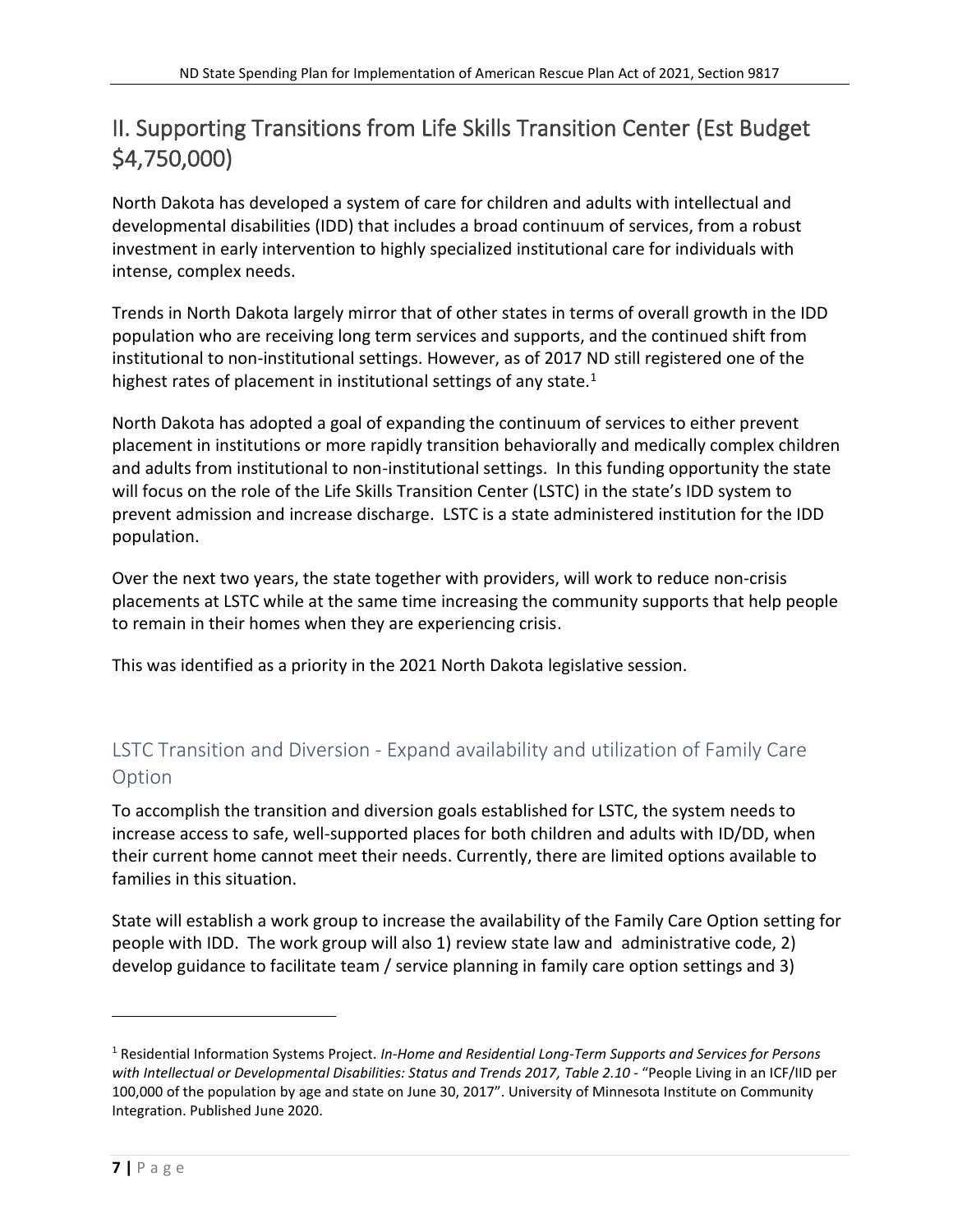encourage case managers to adopt two-generation / whole family approaches when evaluating needs of the primary client being served. Recommendations from the work group will align with Medicaid and 1915(c)Waiver requirements for family care option service planning.

Finally, the state will consider providing an incentive payment to providers that offers services in a Family Care Option setting. Incentives could be tiered in that they would increase with intensity of service being delivered.

Estimated budget: \$1,500,000

### <span id="page-8-0"></span>LSTC Transition and Diversion - Community behavioral supports for small scale residential settings

North Dakota will explore services and supports to help assure successful community living for people with complex behavioral needs, which could include additional staff support, access to behavior or medical supports (nursing, counseling, or psychiatric services, skills training and integration connected to an applied behavioral analyst), respite options, or mobile crisis services.

If opportunities exist to start-up settings in the community, the state will seek to create servicedelivery-based incentives to providers. For example, targeted incentives could be given to providers who agree to establish small scale residential settings where staff have developed specialization in management of complex behaviors.

Other possibilities to support this strategy include developing training and community resource partnerships, examining how rates could be adjusted to incentivize care for clients who are behaviorally complex, ensuring that assessment scores and outlier calculations adequately address needs, establishing a defined crisis plan for each "high risk" placement, and connecting the setting to services that will be available when need for pre-crisis/stabilization arises.

Estimated budget: \$2,500,000

### <span id="page-8-1"></span>LSTC Transition and Diversion – Flexible Support Fund

Establish a transition and diversion fund to supplement the resources that are available to support successful transition or diversion from an institutional setting, including but not limited to emergency respite service for caregivers, access to in-community crisis supports, assistive technology, adaptive equipment and other environmental modifications.

Estimated individuals served: 26 Estimated budget: \$750,000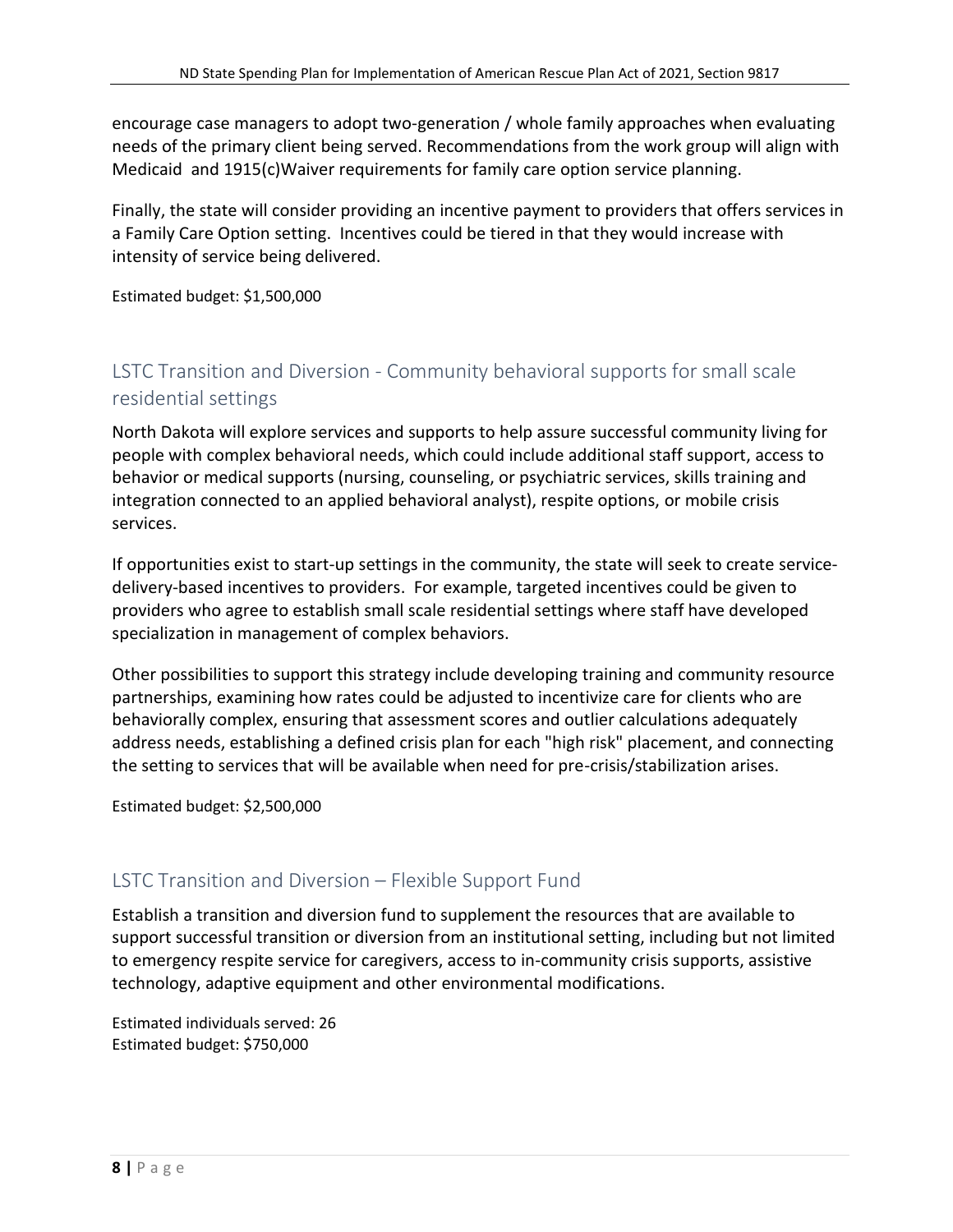### <span id="page-9-0"></span>III. Piloting New Services to Address Gaps (Est Budget \$6,600,000)

In order to respond to issues identified by consumers, families, and provider partners, the state is proposing a series of efforts that would allow for the exploration of new services and supports to address existing HCBS system gaps. Any pilot included in this spending plan will be evaluated for efficacy, which will then provide meaningful information for future discussions with policy makers in North Dakota. These pilots are by definition time-limited, intended to demonstrate impact, and help state systems and provider communities better understand opportunities for future system change.

### <span id="page-9-1"></span>Transitions and Diversions – Flexible Transition supports

State will consider strategies to increase transitions and diversions from institutions to home and community-based settings, and to more appropriate community-based settings, depending on circumstance. Examples include, establishing a transition fund to supplement available resources for people who are transitioning from institutions to community. Funds are meant to be flexible and utilized by Transition and Diversion teams to address unexpected needs that arise in the move to a less restrictive setting. Eligible uses include, but are not limited to, environmental modifications, assistive technology, security deposit, furnishings, moving costs, and utility hook-up fees.

Include as eligible beneficiaries, people who are not currently eligible for transition supports from other Medicaid sources, for example people moving from one community setting to another (i.e., parents' home to independent living or non-accessible home to accessible home).

Consider providing rental assistance to individuals who identify housing costs as a barrier to independent living in the least restrictive setting of their choice. Rental assistance could be first month's rent, deposits for utilities, or supports delivered by housing providers.

Work to enhance access to the full range of environmental modifications that would help people live successfully in home or community settings. Work with a consultant to identify program adjustments that will broaden access to home modification resources, including examining requirements that define who can provide construction-related services and program definitions that consider assistive technologies, equipment. Consider incentives for builders who are willing to engage as a home modification provider. Develop training for case managers and housing facilitators to appropriately access various environmental modification resources.

Estimated individuals served: 150 Estimated budget: \$3,900,000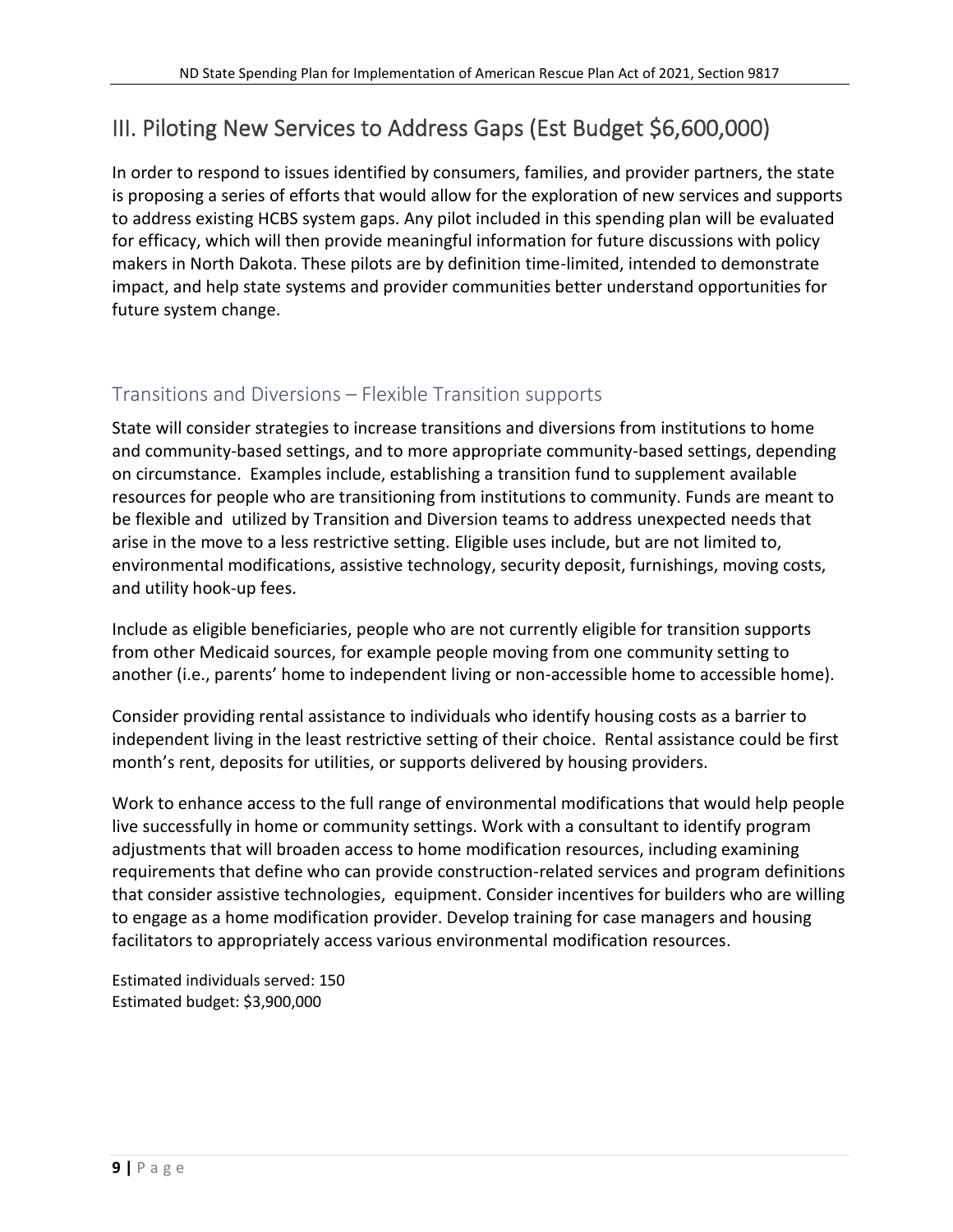### <span id="page-10-0"></span>QSP Rate Innovations and Gap Analysis

QSPs provide personal care and other home-based services in North Dakota. This strategy would aim to identify innovative ways to adjust QSP rates so that services with potential high impact on access to HCBS people older adults and people with disabilities are better incentivized. Examples include a shift differential for QSPs who provide care at night, on weekends and on holidays; respite care; system of "backup" or emergency care providers-oflast-resort to address high need cases or staff emergency situations; and rates adjusted for intensity.

Estimated budget: \$1,250,000

### <span id="page-10-1"></span>Behavior Intervention Consultation and Supports

The state is aware that oftentimes it is difficult to find HCBS providers who can, and will, serve clients with behavioral health needs. Strategies to increase these services could include establishing resources for QSPs and other HCBS providers to access, that would create behavior intervention plans, helping staff high need / high complexity cases, and offering consultation to in-home providers as needed.

Estimated budget: \$1,450,000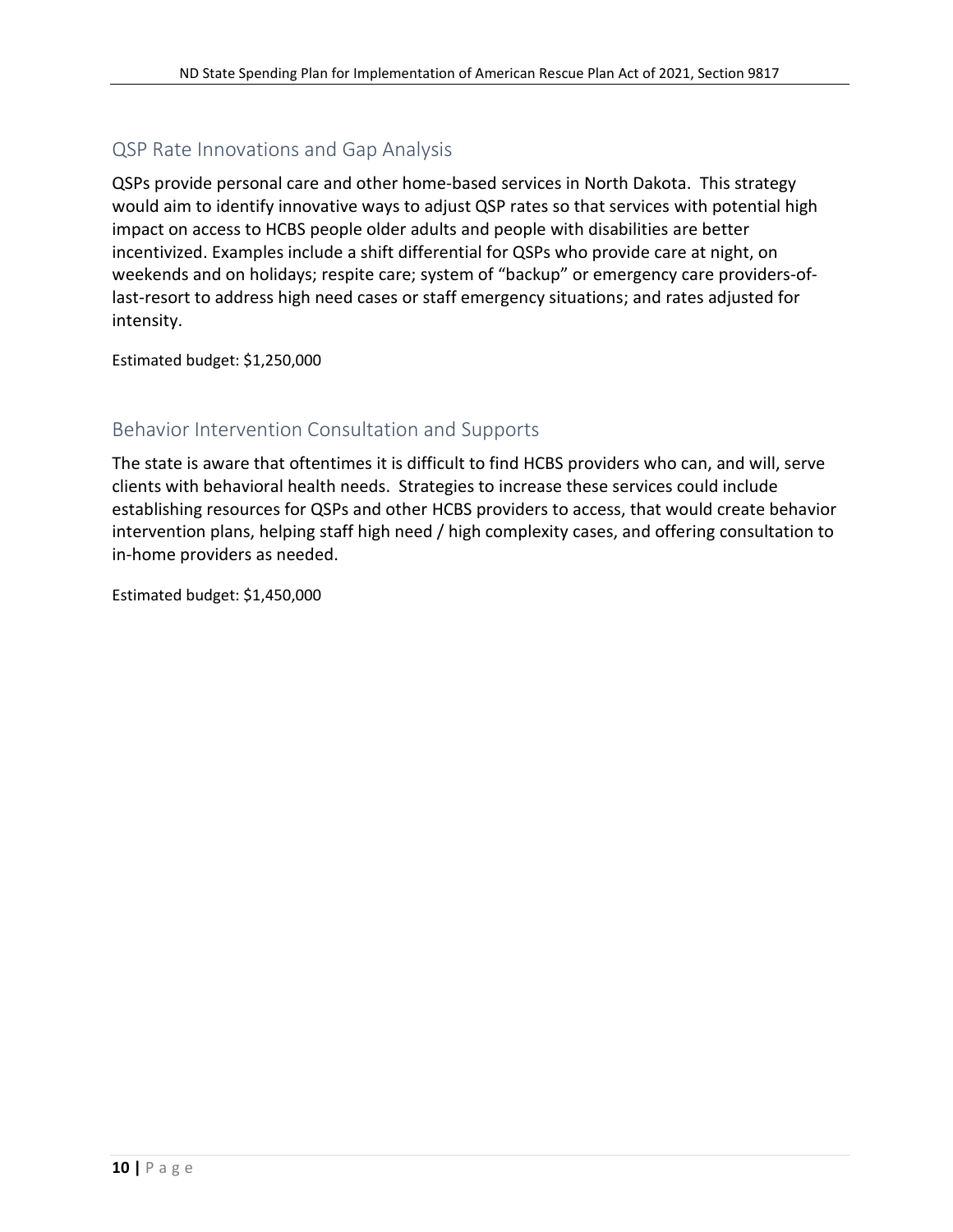### <span id="page-11-0"></span>IV. Enhancing Infrastructure that support HCBS (Est Budget \$4,400,000)

Effective delivery of home and community-based services requires the support of effective infrastructure. This includes technological and human resources; quality, outcomes, and other measures of success; and a relentless focus on useability of systems. Infrastructure investments should keep the person at the center of design in every system component.

### <span id="page-11-1"></span>Care Connect platform, ADRL and Informed Choice

Support the development of a Care Connect platform that facilitates connections between Qualified Service Providers, consumers and families. Invest in Aging and Disabled Resources Link (ADRL) platform to incorporate affordable housing database, and other modifications to support user experience. Enhance availability of resources to support informed choice and HCBS case management. Equip DD and HCBS case managers with resources to facilitate efficient work from home and community-based settings.

Estimated Budget: \$2,000,000

#### <span id="page-11-2"></span>Quality, Outcomes and Impacts

Strategies to document and improve quality could include develop a strategy to define key measures and metrics that clearly identify outcomes and impacts related to investments in HCBS. Establish a framework for routine, repeatable, timely access to information identified as core. Define quality in each realm of the system, incorporating National Core Indicators and National Core Measures with state defined priorities.

Estimated Budget: \$1,000,000

#### <span id="page-11-3"></span>Enhanced User Experience in core technology systems

Improve ease of use and overall usability of portals in MMIS and SPACES for consumers, families and providers. Consider development of an app that can interface with North Dakota's integrated eligibility system SPACES to assure reliable and understandable mobile functionality for clients.

Estimated Budget: \$1,000,000

#### <span id="page-11-4"></span>Section 9817 HCBS Fund Coordination and Implementation

To ensure timely implementation of the ND 10% HCBS Spending Plan, State will secure additional project management resources to help move the work forward.

Estimated Budget: \$400,000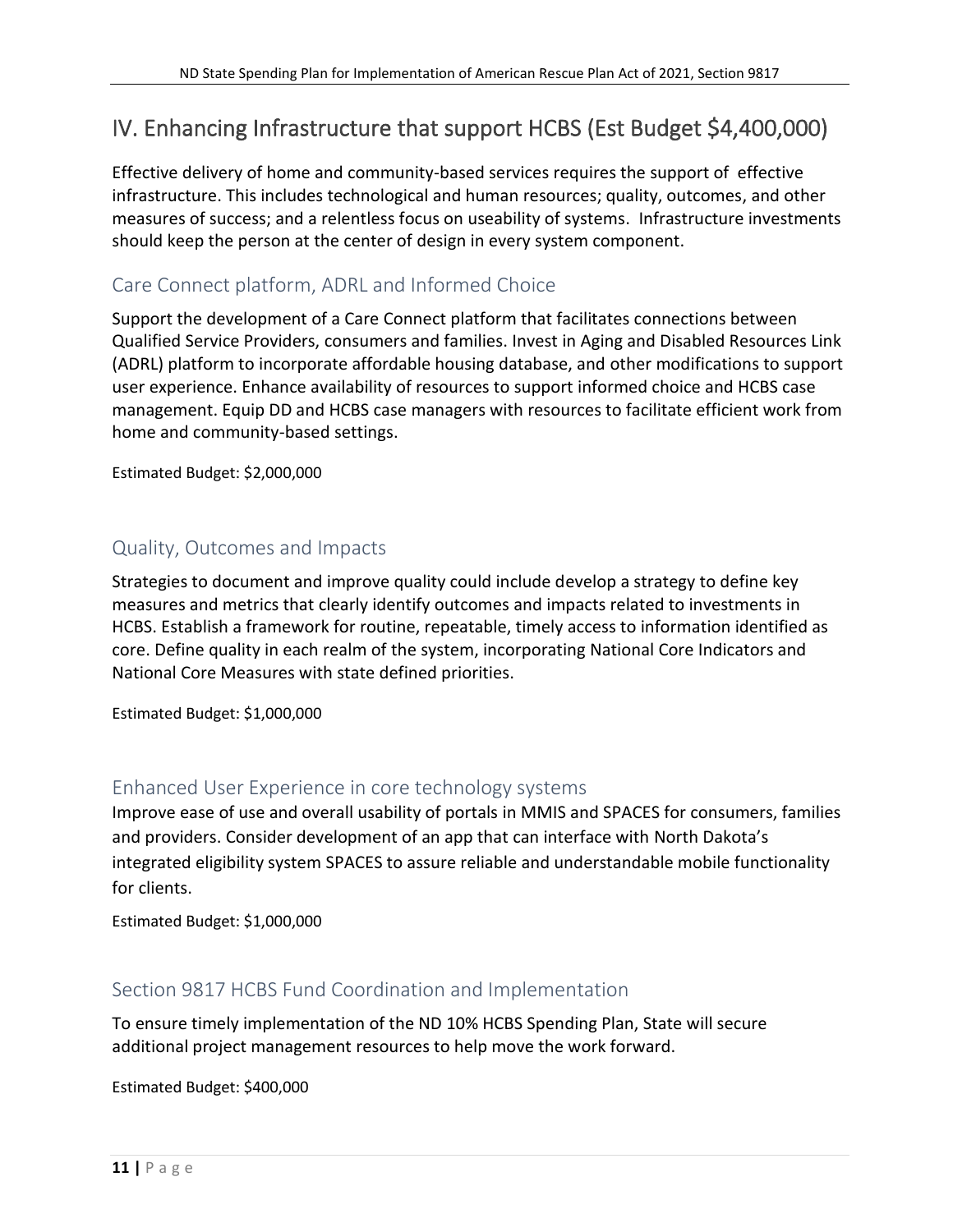## <span id="page-12-0"></span>Spending Plan Projection

For planning purposes, the State of North Dakota estimates its HCBS Fund at \$31,641,600. This includes the assumption that the FFCRA 6.2% extends through 12/31/2021. All values are estimates and subject to change. Changes will be tracked and reported through the CMS quarterly reporting.

|                                                                               |                |                  |                    | ARPA Sec. 9817; eff. 4/1/21 to 3/31/22 |                |                  |                |                  |     |              |
|-------------------------------------------------------------------------------|----------------|------------------|--------------------|----------------------------------------|----------------|------------------|----------------|------------------|-----|--------------|
|                                                                               |                |                  |                    |                                        |                |                  |                |                  |     |              |
| <b>Federal Fiscal Year</b>                                                    |                | <b>FFY 21</b>    |                    | <b>FFY 21</b>                          |                | <b>FFY 22</b>    |                | <b>FFY 22</b>    |     |              |
| Quarter                                                                       | Q3: Apr to Jun |                  | Q4: Jul to Sep     |                                        | Q1: Oct to Dec |                  | Q2: Jan to Mar |                  |     | Total        |
| <b>ASSUMPTIONS</b>                                                            |                |                  |                    |                                        |                |                  |                |                  |     |              |
| Qualifying Baseline Total Costs (Populate blue shaded cells with projections) |                |                  |                    |                                        |                |                  |                |                  |     |              |
| Home and Community Based Services                                             | \$             | 58,619,000 \$    |                    | 60,862,089                             | -\$            | 60,862,089       | \$             | 60,862,089       | \$. | 241,205,268  |
| <b>Case Management Services</b>                                               | \$             | 799,000 \$       |                    | 773,000 \$                             |                | 773,000          | \$             | 773,000 \$       |     | 3,118,000    |
| <b>Rehabilitation Services</b>                                                | \$             | 4,092,000 \$     |                    | 4,309,000                              | $\zeta$        | 4,309,000        | Ś              | 4,309,000 \$     |     | 17,019,000   |
| Other                                                                         | \$             | 13,836,000 \$    |                    | 13,746,000                             | \$             | 13,746,000       | Ś              | 13,746,000       | Ŝ.  | 55,074,000   |
| Subtotal: Baseline                                                            | \$             | 77,346,000       | \$                 | 79,690,089                             | Ś              | 79,690,089       | \$             | 79,690,089       | \$  | 316,416,268  |
| <b>FMAP</b> (Populate blue shaded cells with federal match assumptions)       |                |                  |                    |                                        |                |                  |                |                  |     |              |
| State's FMAP                                                                  |                | 52.40%           |                    | 52.40%                                 |                | 53.59%           |                | 53.59%           |     |              |
| FFCRA Increase 1/                                                             |                | 6.20%            |                    | 6.20%                                  |                | 6.20%            |                | 0.00%            |     |              |
| <b>ARPA Increase</b>                                                          |                | 10.00%           |                    | 10.00%                                 |                | 10.00%           |                | 10.00%           |     |              |
| <b>Combined FMAP</b>                                                          |                | 68.60%           |                    | 68.60%                                 |                | 69.79%           |                | 63.59%           |     |              |
| <b>IMPACT TO FUNDING</b>                                                      |                |                  |                    |                                        |                |                  |                |                  |     |              |
| <b>Current Funding</b>                                                        |                |                  |                    |                                        |                |                  |                |                  |     |              |
| State Match (-10% of cost)                                                    | \$             | $(7,734,600)$ \$ |                    | $(7,969,000)$ \$                       |                | $(7,969,000)$ \$ |                | $(7,969,000)$ \$ |     | (31,641,600) |
| Federal Match (+10% of cost)                                                  | \$             | 7,734,600        | \$                 | 7,969,000                              | \$             | 7,969,000        | \$             | 7,969,000        | \$  | 31,641,600   |
| Subtotal: Current Funding                                                     | \$             | ä,               | \$                 | ÷,                                     | \$             |                  | \$             | ÷,               | \$  |              |
| <b>Supplemental Funding</b>                                                   |                |                  |                    |                                        |                |                  |                |                  |     |              |
| Repurposed State Match                                                        | \$             | 7,734,600        | \$                 | 7,969,000 \$                           |                | 7,969,000        | \$             | 7,969,000        | \$  | 31,641,600   |
| <b>Federal Match</b>                                                          | \$             | 16,897,900       | $\mathsf{\hat{S}}$ | 17,410,000 \$                          |                | 18,409,700       | \$             | 13,917,800       | Ŝ.  | 66,635,400   |
| Subtotal: Non-Supplant Funding                                                | Ś              | 24,632,500       | $\mathsf{\dot{S}}$ | 25,379,000 \$                          |                | 26,378,700       | Ś              | 21,886,800       | Ś.  | 98,277,000   |
| <b>Overall Funding Change</b>                                                 |                |                  |                    |                                        |                |                  |                |                  |     |              |
| <b>State Match</b>                                                            | \$             | L                | \$                 | ÷,                                     | \$             |                  | \$             | L,               | \$  |              |
| <b>Federal Match</b>                                                          | \$             | 24,632,500       | \$                 | 25,379,000                             | \$             | 26,378,700       | Ś              | 21,886,800       | Ś   | 98,277,000   |
| Total                                                                         | Ś              | 24,632,500       | $\mathsf{\hat{S}}$ | 25,379,000 \$                          |                | 26,378,700       | \$             | 21,886,800       | Ś.  | 98,277,000   |
| % Funding Increase                                                            |                | 31.8%            |                    | 31.8%                                  |                | 33.1%            |                | 27.5%            |     | 31.1%        |